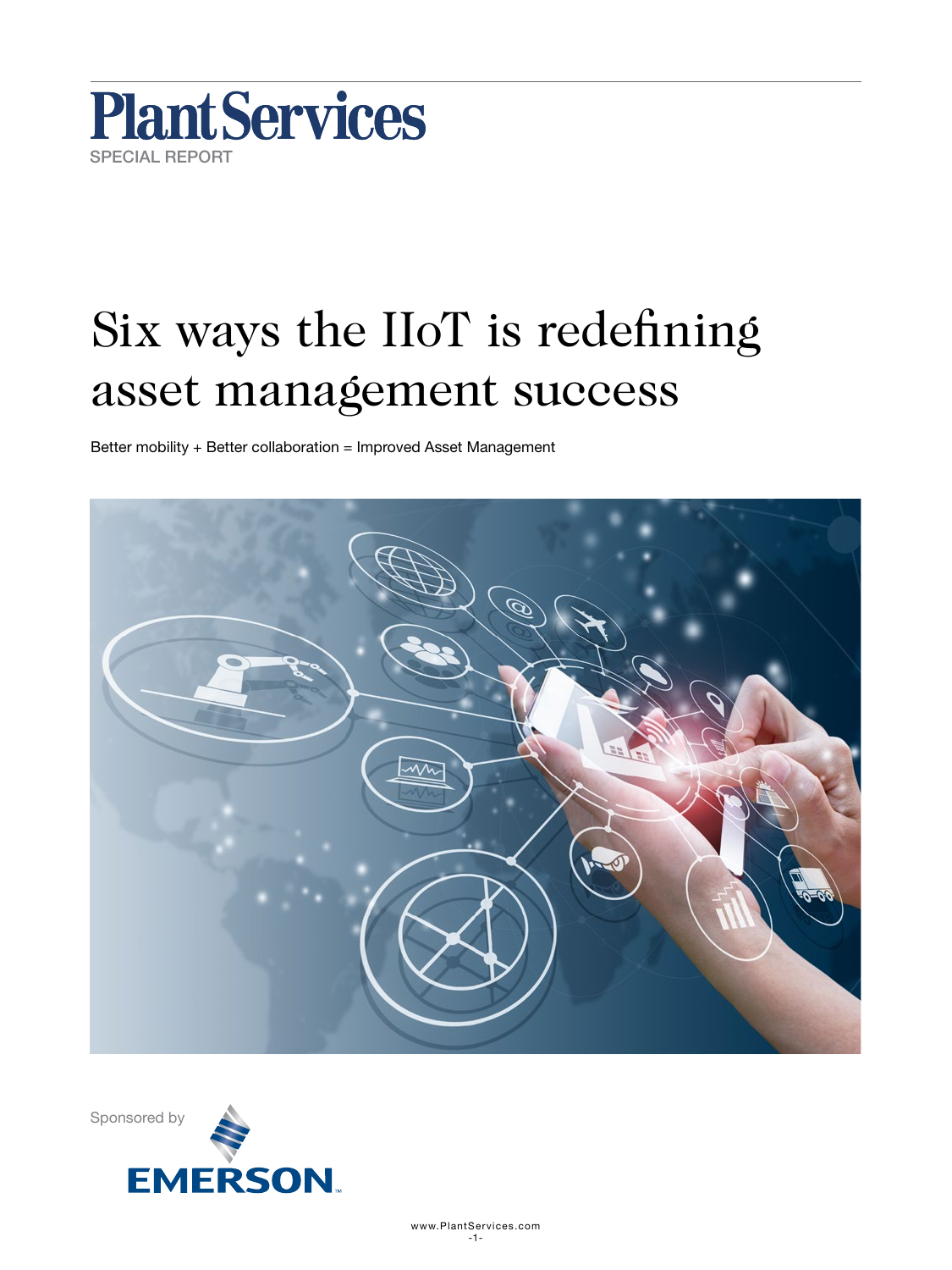## *Six ways the IIoT is redefining*  asset management success

Better mobility + Better collaboration = Improved asset management

**By Sheila Kennedy, CMRP, contributing editor**

■ Back in the day, when plant work and record keeping were largely manual and sequential processes, the risks of miscommunication and long gaps between crucial activities were high. Since then, industrial software and technology has developed to a point where knowledge sharing is virtually instantaneous; collaboration is highly simplified; and assets are performing longer, more reliably, and more efficiently than ever before.

The influence of the industrial internet of things (IIoT) on mobility, collaboration, and asset management effectiveness cannot be understated. Its benefits ripple plantwide in ways that could not have previously been conceived, and the degree of interaction and cooperation between diverse stakeholders is growing to unprecedented levels.

Here are six ways that IIoTpowered mobile collaboration is energizing asset management:

#### **SHINE LIGHT ON DARK** ASSETS AND DATA

Too many machines and devices still operate in isolation. Besides improving the productivity and service capability of technicians, IIoT-enabled mobile collaboration pushes an enterprise to get its foundational technology in order, says Kevin Prouty, group vice president of energy and manufacturing at IDC (www.idc.com).

It sets the stage for other transformational activity such as putting condition monitoring sensors on "dark" assets and displaying instructions and other information on augmented reality (AR) devices. It also makes the operator more productive and valuable by getting the information directly to the point of activity, he adds.

Attaching sensors to critical, remote, hazardous, and hard-toreach assets automates oversight and enables predictive and prescriptive maintenance. The result is fewer and shorter unplanned outages, longer asset life, extended mean time between failures (MTBF), and greater overall equipment effectiveness (OEE).

For example, a manufacturer can use vibration monitoring with an integrated collaboration software platform to monitor its facilities around the world from a central location. When a certain vibration pattern develops, the software will automatically notify the appropriate personnel of the type of pending failure and suggest corrective actions.

### **2** IMPROVE COMMUNICATION **COMPANY WIDE**

The IIoT is providing new ways to integrate and deliver information. This is important, for one, because newer personnel are much more comfortable using hand-held devices than paperwork and clunky terminals.

Prouty witnessed this first-hand when a relatively young assembly plant operator shut down a line due to a problem, pulled out a personal smartphone and began texting with someone, and then shared a picture of the condition. Soon a technician arrived, and following some discussion the technician fixed the problem while the operator entered a work order at a nearby workstation. Minutes later, the technician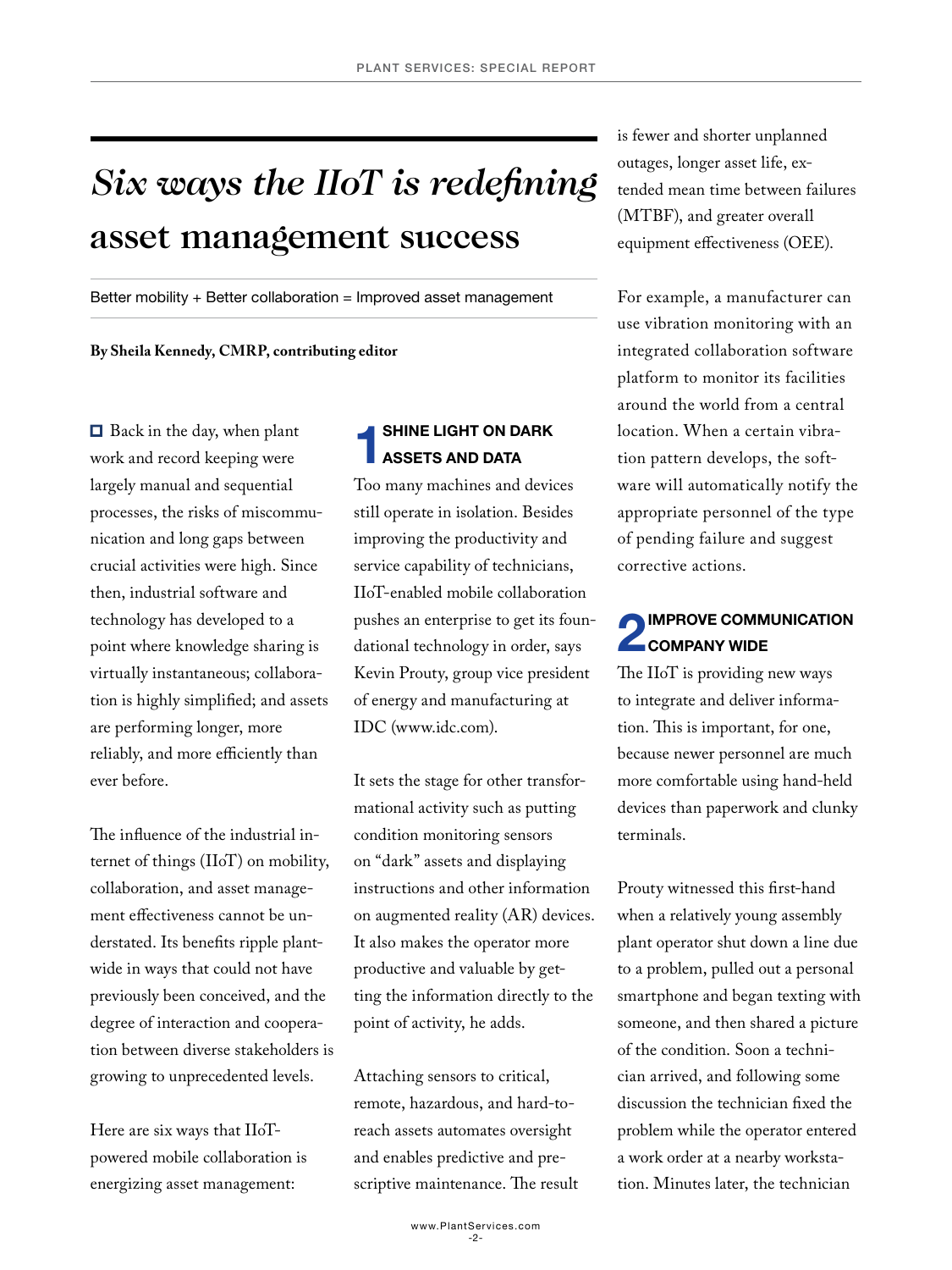

It is time to rethink how to do maintenance and communicate with the employees on the floor.

closed out the work order at the same workstation.

"All the details of this interaction were lost because the operator and technician used their own consumer-grade devices to communicate," observes Prouty. "The only thing recorded was that something happened and it got fixed." The experience convinced the plant manager that it was time to rethink how to do maintenance and communicate with the employees on the floor.

Mobile collaboration is heightened with persona-focused software that provides each individual with intuitive access to a unique set of pertinent information. It makes

sure the right people get the right information and nothing more – right when it is needed.

One refinery was experiencing about five costly valve failures per month before it installed a personabased collaboration platform. Now it is catching problems early and maintaining the valves before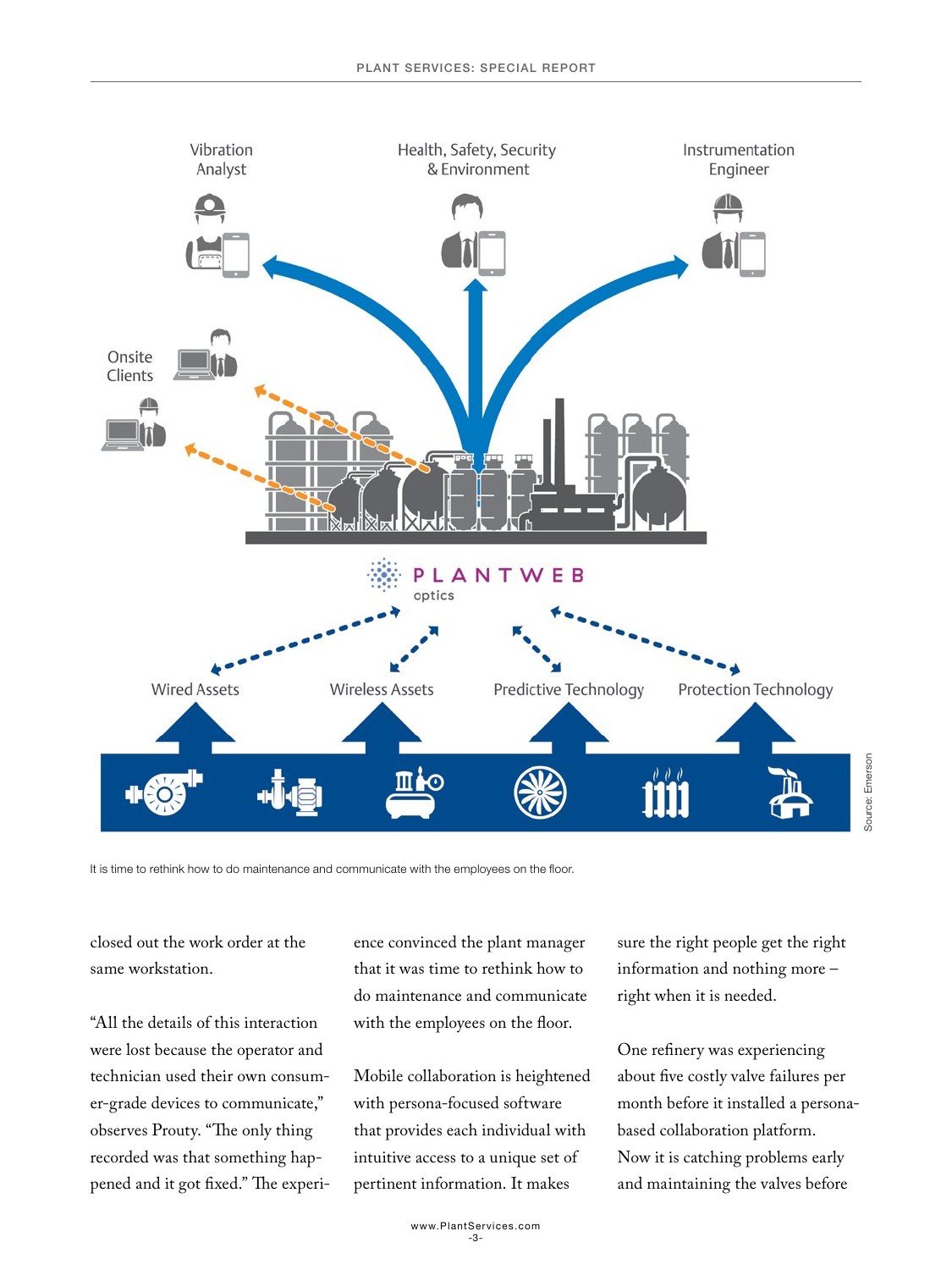

failure because the software keeps each instrument technician focused on the health of the exact valves that are most important in their own area, and weeds out irrelevant information. When a certain type of alert pops up, they know to create a maintenance work order.

Following are more examples of the scope of communication improvements:

- a) Operators can instantly report conditions such as a spill or suspicious noise and discuss them with in-plant or remote experts through their mobile devices. Sensors can automate delivery of notifications before an operator is even aware of changing conditions.
- b) Maintenance technicians, engineers, and analysts with mobile devices can access,

input, and discuss asset information in near real time from any location at any time of day, saving countless hours of travel time daily. Because they can efficiently capture the fact of a condition, how it was fixed, and any lessons learned, the maintenance procedures can be changed to inspect for that condition more often, and if it occurs again, the technician knows where to look first.

- c) Reliability leaders can implement, oversee, and measure targeted condition-based maintenance programs from anywhere.
- d) Planners can receive automated, early notice of failure conditions and schedule more timely and efficient outages.
- e) OEMs and third-party experts can keep up with major problems such as high-vibration alarms

and proactively assign a local service technician to assist by phone or on-site.

- f) Health, safety, and environment (HSE) professionals can instantaneously receive more informative alarms and alerts and expedite the proper response.
- g) Plant and executive management can have deeper insights into asset and plant statuses locally, regionally, or globally and make more effective decisions.
- h) R&D and engineering teams can refine existing assets and develop new ones based on global electronic feedback about reliability and maintenance in real-world conditions.
- i) HR can improve workforce training and retention when virtual and augmented reality and Facetime-like capabilities are available to link novices with experts.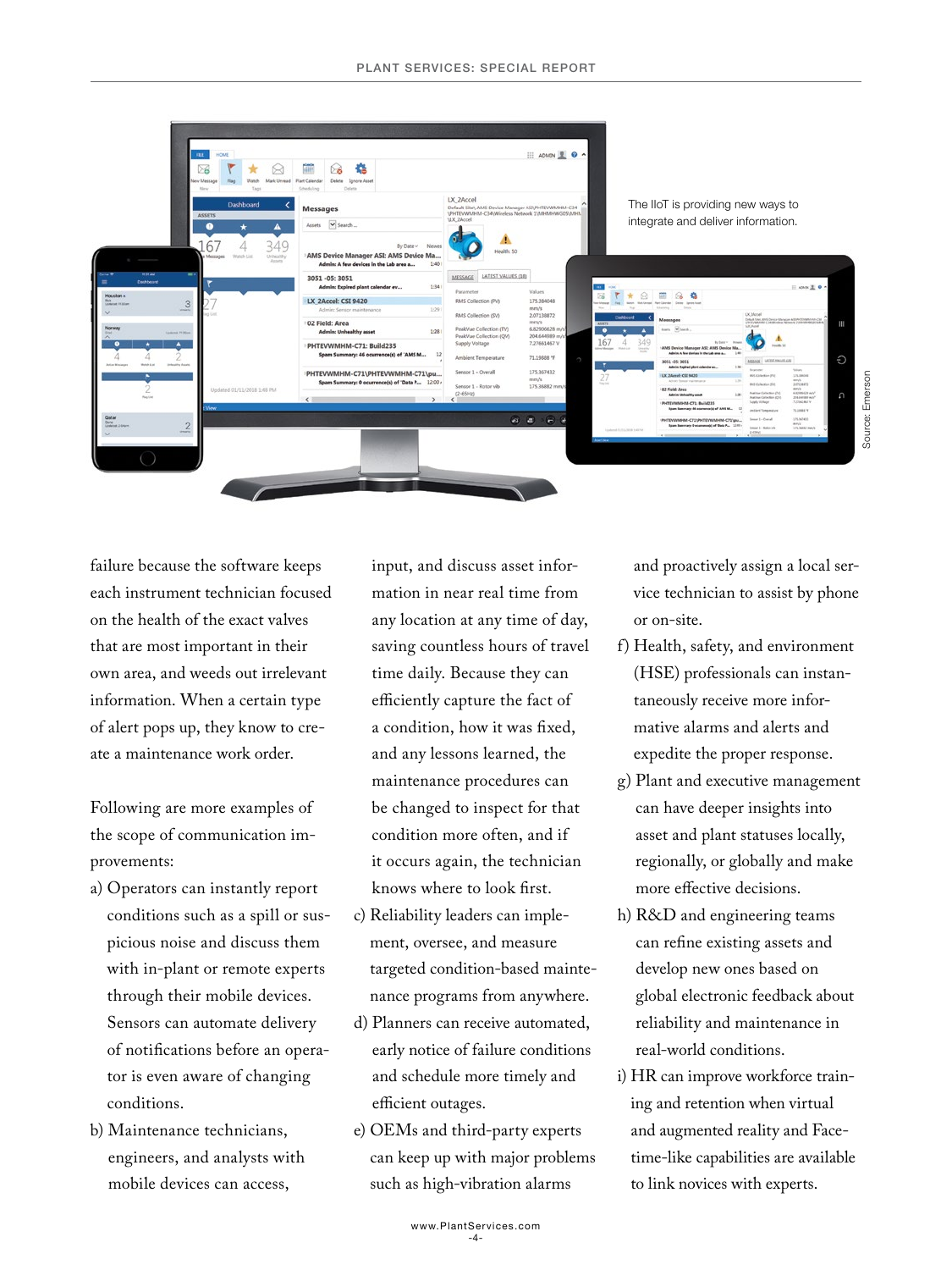#### **RESPOND FASTER AND** MORE EFFECTIVELY TO ALERTS

Modern safety and alarm management solutions provide more intuitive alerts. Rolling all alerts and events for an asset into a conversation view with rich accompanying information allows for more educated decisions. For example, an abnormal condition alert such as a valve travel deviation includes the parameter going into the alarm as well as information on how to potentially diagnose the problem.

These capabilities are particularly important for HSE personnel, who immediately need the best information possible when conditions such as a fire, arc flash, or a chemical spill arise. A high temperature alert can prompt fire suppression personnel to instantly mobilize and the safety manager to initiate evacuation procedures even before the fire is visible to the operator.

#### PROVIDE DEEPER INSIGHTS TO MANAGEMENT

Executives, managers, and reliability leaders all want a finger on the pulse but often lack necessary information. The availability of informative alerts, persona-focused dashboards, and intuitive reporting tools hands them exactly what they need to make better business, process, and technology decisions.

Now, they can very quickly use a smartphone, tablet, or desktop computer to assess the health of any or all assets using filters such as criticality, priority, location, time frame, and health condition.

#### **STRENGTHEN DATA-**SUPPORTED DECISIONS

Mobile devices and sensors are able to collect an immense amount of unstructured information, which is essential to decision optimization. "For the first time, we are collecting unstructured and structured data almost in real time and centrally monitoring and managing it," says Prouty.

With integrated sensors and systems monitoring a myriad of asset condition and process variables, modern tools such as pattern recognition, machine learning (ML), and artificial intelligence (AI) are making sense of the Big Data being collected by organizations, and enabling longer-term analytics and decision-making.

Prouty views AR as probably the next big leap in mobile collaboration. "As more and more of these remote expert systems get put online, you'll begin to see more AR-enabled devices," he predicts. He has already seen several implementations where someone holds up a tablet or phone and it overlays a diagram of what is being worked

on with supporting information, and simultaneously the person is communicating through their phone or tablet with an expert on the other end who is providing instructional guidance.

### **MAKE BETTER USE** OF TALENT

There is an urgent need to better leverage technicians with 30-35 years of experience before they are lost to retirement. IDC has begun seeing a slow trend over the last 5-6 years where senior technicians stay in a central office and support newer, younger technicians in the field in real time through their mobile devices.

"This allows the veterans to spread their wisdom and experience on something that is really important rather than driving around and doing standard, mundane work in the field," explains Prouty.

#### SOFTWARE INNOVATIONS PULL IT ALL TOGETHER

Industrial hardware and software providers are rolling out solutions to consolidate available but siloed information, foster mobility and collaboration, and cause reliability and operational performance improvements. For example:

• Emerson's Plantweb Optics mobile-ready collaboration software aggregates and centralizes